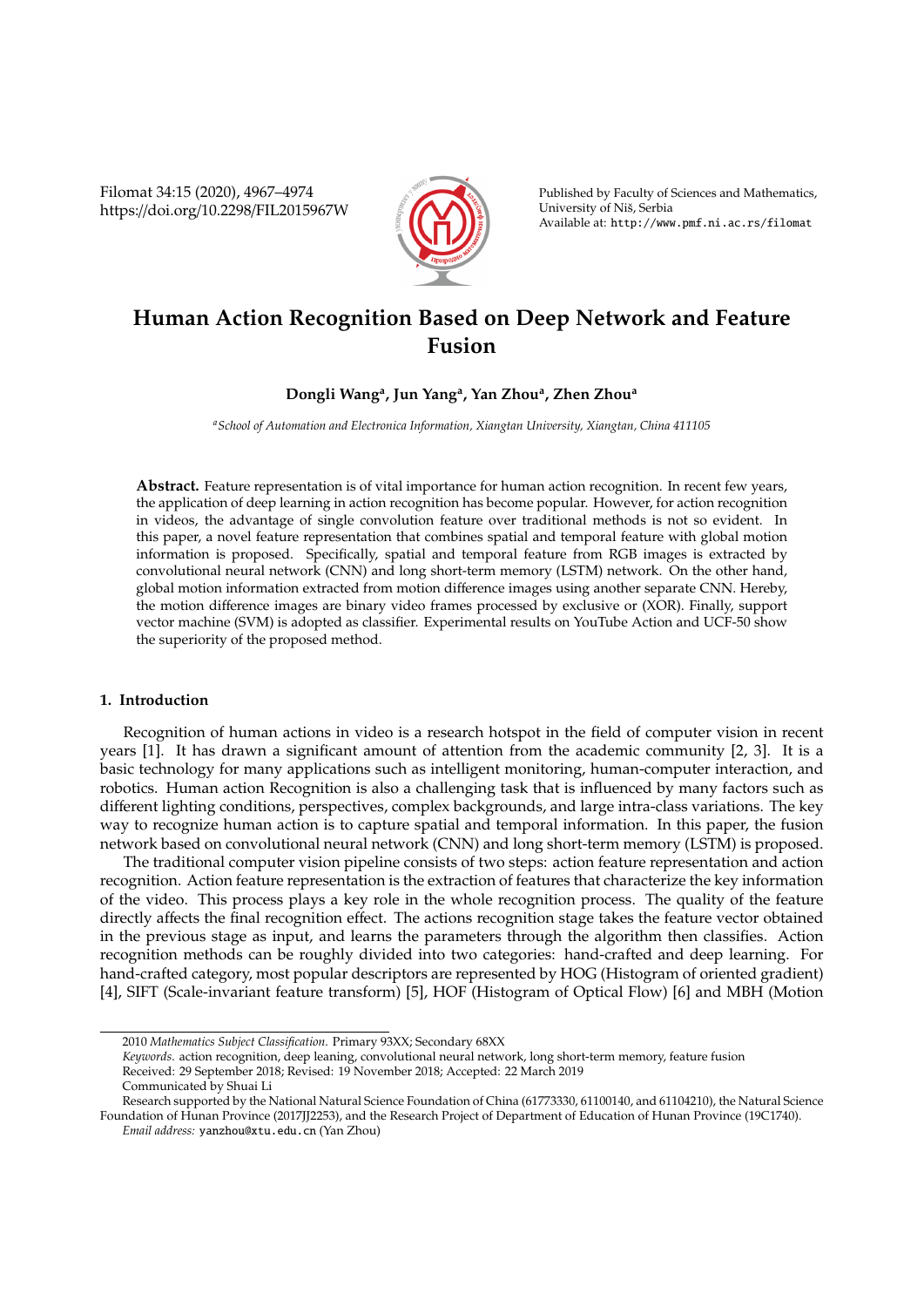Boundary Histograms) [7]. Furthermore, there are some scholars who talk about the feature extension to 3D features, such as 3DSURF [8], HOG3D [9], etc. Due to the success of deep learning in the field of image processing, it has been considered apply to human action recognition in recent years. Thanks to the ImageNet Large Visual Recognition Challenge (ILSVRC), a number of Image classification models based on CNN have derived, such as AlexNet [10], GoogleNet [11] and VGGNet [12]. CNN not only has a good effect on image classification, but the descriptors it extracts also perform well on many other tasks, such as object detection [13], scene labeling [14] and action recognition [15].

Recently, the CNN have been used in the field of actions recognition. Some studies do not break the network's fluency using the network framework to do the end-to-end system research [2,16]; others are different, they use CNN to extract feature descriptors, then they can do feature fusion [17], or they can code in various ways and then access classifier classification [18].

In this paper, fusion network based on CNN and LSTM is proposed to extract spatial and temporal information. Different from the conventional CNN extraction feature, one network performs exclusive or (XOR) preprocessing before a video frame enters the network to extract global motion information. Converged networks can highlight local and global information, time and space information, resulting in improved accuracy. We did an evaluation on UCF-50 [19] and YouTube Action [20] datasets and achieved considerable results.

The main contributions of the paper are threefold:

- 1). We propose a new fusion network that takes into account both spatial and temporal information, as well as the integration of details and global motion information.
- 2). A new model is proposed to extract global motion information. As compensation information, its integration with spatial and temporal information makes the fusion features more representative.
- 3). Evaluation of proposed framework in two challenging datasets. This involves looking at how individual channel information and fusion information effect on result, and what their respective advantages and disadvantages.

#### **2. Network Architecture**

Inspired by [16, 24], this paper utilizes CNN to learn spatial features and LSTM to learn temporal features. On this basis, we simplified the motion information of sparse frames of video in the form of CNN and LSTM. Then, we designed an auxiliary network to capture the global motion information. Since XOR preprocessing used, the two networks respectively called LSTM-CNN and XOR-CNN. We devise our video recognition architecture accordingly, dividing it into two streams, as shown in Figure 1. Finally, support vector machine (SVM) is adopted as classifier. The two networks can be individually work and late fusion. In the experimental part, we evaluated the effect of this comparison.

In this task, two features are extracted from two networks. Global motion features is extracted from the motion difference image by pre-training CNN model, while spatial and temporal features is extracted by pre-training CNN model and retrained LSTM model respectively. Two networks will be described in section 2.1 and 2.1 separately.

#### *2.1. LSTM-CNN Network*

As shown in Figure 1, LSTM-CNN network accepts RGB image input. Each video is averagely extracted 40 frames as CNNs input to extract spatial information. In this part, the pre-trained model inceptionV3 [21] is considered for its good effect on extracting spatial information. Later we made a comparison of the evaluation results of the network. InceptionV3 is a network that has a small amount of parameters and can maintain high quality at low computational cost. Therefore, it is widely acclaimed in most tasks that require convolution. The proposed network wants to take advantage of its advantages to bring good results.

To capture the temporal structure information of actions, LSTM units, which was first proposed in [22], is used. LSTMs are recurrent modules which enable long-range learning. That why we introduce it to model the relationships between spatial information obtained from the CNN and temporal information.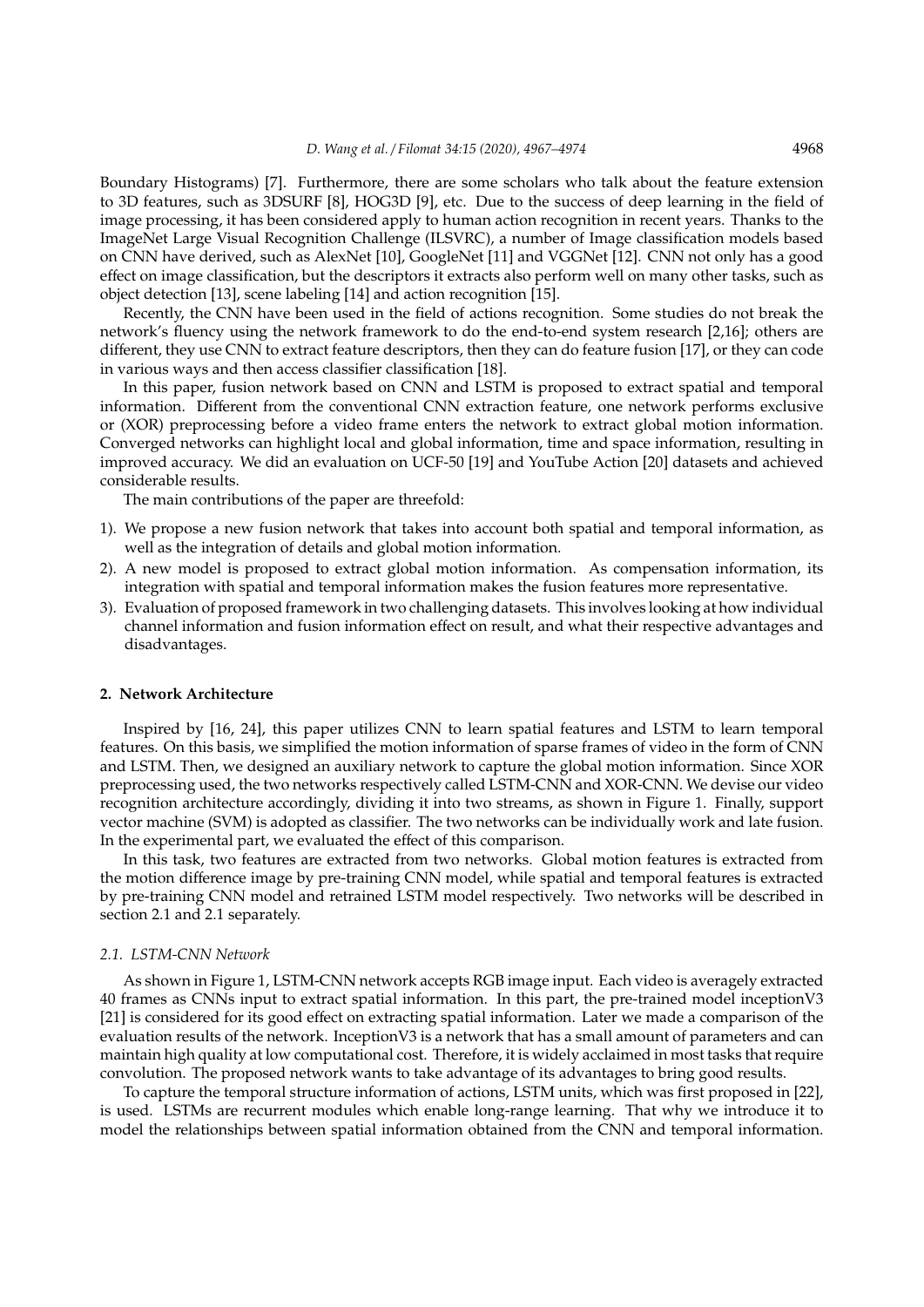

Figure 1: Converged network architecture for actions recognition.

\*In the figure, k represents k frames in a video, and n represents the spatial feature dimension of a video frame.



Figure 2: LSTM network structure.

The LSTM network structure on UCF-50 training work is shown in Figure 2. It has a few layers, which contain only one LSTM layer. But it is enough to extract useful temporal information.

LSTM network overcomes most of the basic problems of conventional recurrent neural networks (RNN), such as gradient disappearance and gradient explosion. The internal structure of the LSTM unit is shown in Figure 3. LSTM unit adds three gates to the standard RNN, respectively called input gate, marked as *i<sup>t</sup>* , forget gate, marked as *f<sup>t</sup>* , and output gate, marked as *o<sup>t</sup>* .

It has two clues, one is the cell state variable *C<sup>t</sup>* and the other is the output variable *h<sup>t</sup>* . These two variables are updated over time. The intracellular renewal equation is shown in (1).

$$
\begin{cases}\nf_t = \sigma(W_f \cdot [h_{t-1}, x_t] + b_f) \\
i_t = \sigma(W_i \cdot [h_{t-1}, x_t] + b_i) \\
\bar{C}_t = \sigma(W_C \cdot [h_{t-1}, x_t] + b_C) \\
C_t = f_t \cdot C_{t-1} + i_t \cdot \bar{C}_t \\
o_t = \sigma(W_o \cdot [h_{t-1}, x_t] + b_o)\n\end{cases} \tag{1}
$$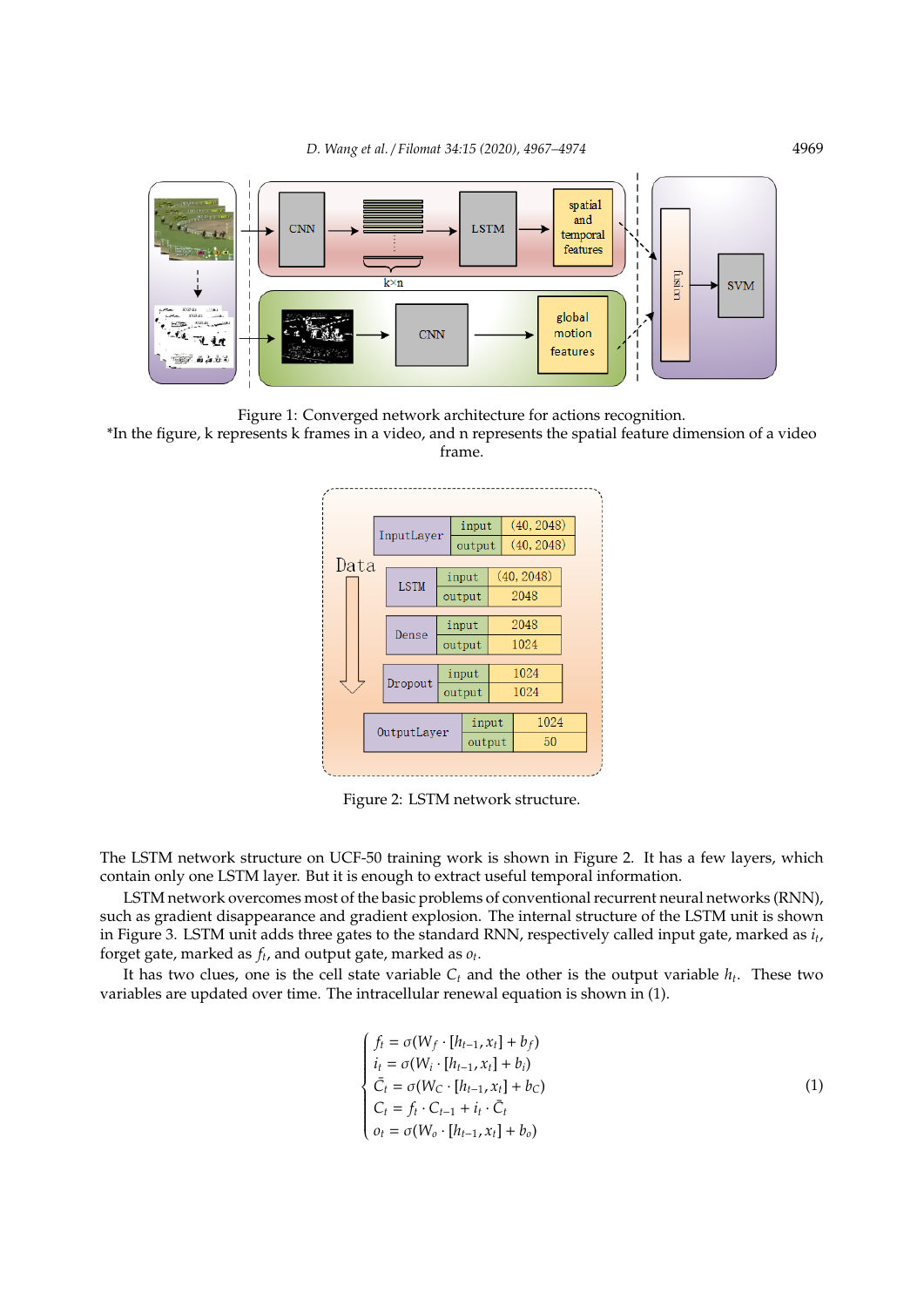The updated equation for *h<sup>t</sup>* is shown in Equation (2).

$$
h_t = o_t \cdot \tanh(C_t) \tag{2}
$$



Figure 3: Internal structure of the LSTM unit.

The main process of this part is as follows: First, pre-trained inceptionV3 model is used to extract spatial features from the original video RGB frames. And features is extracted from the final average pooling layer of inceptionV3 network. Each video frame after extraction from inceptionV3 model has 2048 dimensions, so the spatial features dimension of a video is (40, 2048). The spatial feature of all videos is made into a spatial feature library. Then, LSTM network is trained by spatial feature library. Retrained LSTM model is used to extract temporal features. And the features is extracted from the dense layer, so that the final space-time feature dimension is 1024.

#### *2.2. XOR-CNN Network*

In order to reduce the calculation, we try to use the XOR method to extract image difference information without using optical flow. As shown in Figure 1, the input of this network is preprocessed by binarization and XOR. RGB video frame is extracted from video. Then the RGB images is extracted into binary image using adaptive binarization method  $[23]$ , the function recorded as  $F(x)$ . Finally all binary images of the same video are XOR into one image, so that a video is represented by one image.

Original video is expressed as *Vo*.

$$
V_o = [x_1, x_2, \cdots, x_n]
$$
\n<sup>(3)</sup>

the video frame extracted through the binary image is represented as

$$
V_b = F(V_o) = [\bar{x}_1, \bar{x}_2, \cdots, \bar{x}_n]
$$
\n(4)

Thus, the global motion represented image can be represented as

$$
V_{xor} = \bar{x}_1 \oplus \bar{x}_2 \oplus \bar{x}_3 \oplus \cdots \oplus \bar{x}_n = x_{xor}
$$
\n(5)

Same as the previous network. The pre-trained inceptionV3 model is used to extract global motion features from *Vxor*. Similarly, on the one hand, the feature of 2048 dimension is taken out in final average pooling layer. Global motion features library also be established, and then used to fuse the space-time features at the end of the framework. On the other hand, SVM is used to classify the sample category.

# **3. Experiments and Result Analysis**

In this section, two challenging datasets are tested several times to show the performance of the proposed network. The rest of this section is as follows. In Sect. 3.1 we describe the dataset related information. In Sect. 3.2 we introduce some experimental related settings. In Sect. 3.3, the representation of proposed framework on dataset is described. Sect. 3.4 is the evaluation of our action proposals.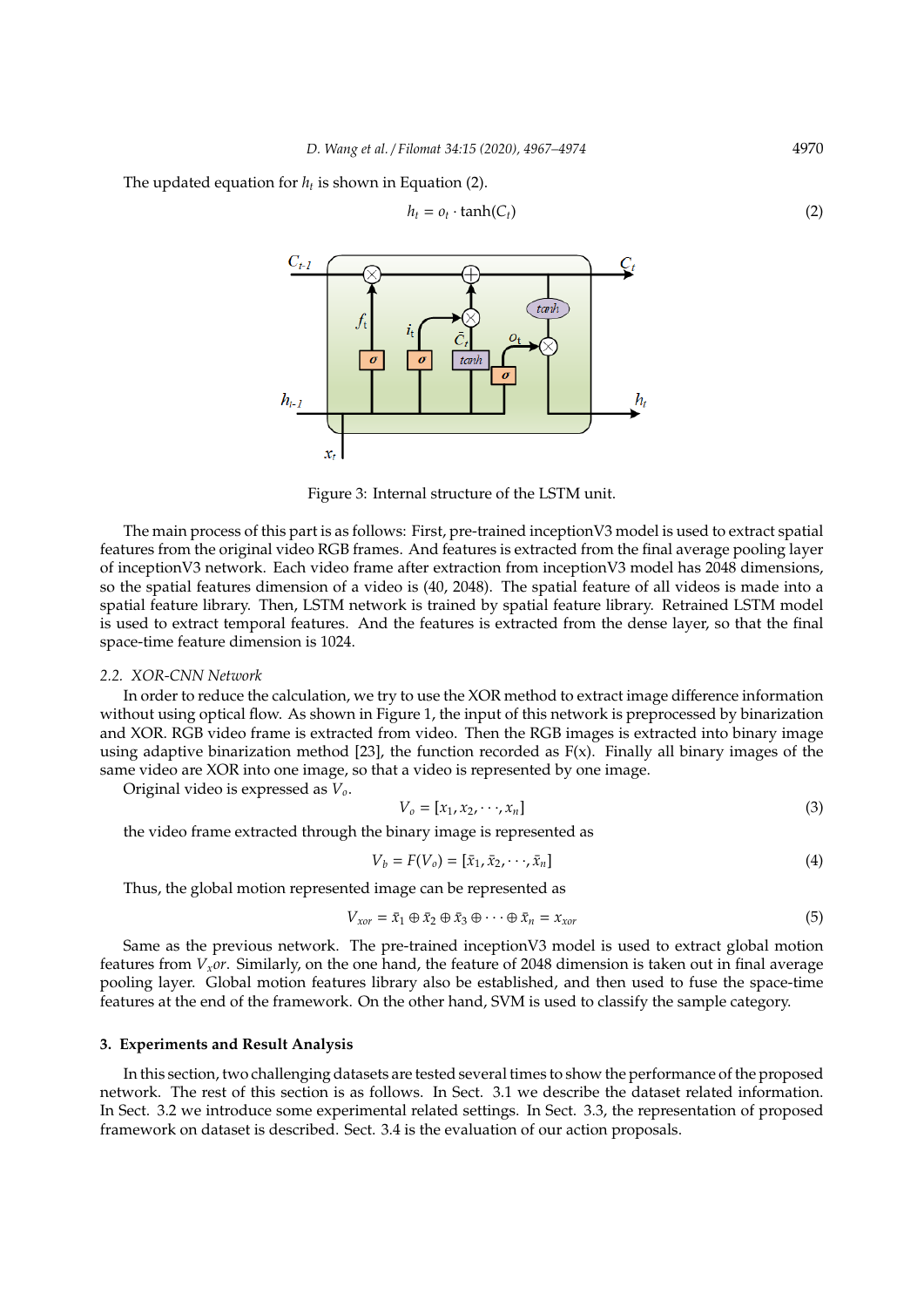#### *3.1. Datasets*

Two challenging datasets UCF-50 and YouTube are used in our experiments. All of these datasets are captured in uncontrolled environment and real world. YouTube are medium scale datasets, and UCF-50 are large scale datasets. Example frames are shown in Figure 4.



Figure 4: Examples images from video sequences on YouTube action dataset (top row) and UCF-50 (bottom).

YouTube action dataset: It contains 11 action categories: basketball shooting, biking/cycling, diving, golf swinging, horseback riding, soccer juggling, swinging, tennis swinging, trampoline jumping, and volleyball spiking, and walking with a dog. For each category, the videos are grouped into 25 groups with more than 4 action clips in it.

UCF-50: It is an action recognition dataset with 50 action categories, consisting of realistic videos taken from YouTube. For all the 50 categories, the videos are grouped into 25 groups, where each group consists of more than 4 action clips.

Both in two dataset, the video clips in the same group may share some common features, such as the same person, similar background, similar viewpoint, and so on. Our model was evaluated in the original video. The average accuracy of all categories is reported.

#### *3.2. Settings*

The extract work in this paper is divided into two blocks, in which global motion represented image extraction is performed on MATLAB, and other parts are completed on python. We execute our code on Intel(R) Core(TM) i5 system with 8G RAM and NVIDIA GTX1060 GPU. The entire experiment is based on the keras, which is a high-level neural networks API, written in python and capable of running on top of tensorflow. The base code is created on [24], on the basis of which we have merged our ideas.

#### *3.3. Performance*

The channel comparison experiment result is shown in Table 1. It can be seen that for individual global motion information, the performance achieves 65.3% on YouTube action and 62.2% on UCF-50 dataset, proving that individual global motion information is valid, but not enough to classify separately. The main reason for this may be the loss of some details and background information.

| Table 1: Channel comparison experiment result |  |  |  |
|-----------------------------------------------|--|--|--|
|-----------------------------------------------|--|--|--|

| <b>XOR-CNN</b><br>$65.3(C=3)$ | $62.2(C=4)$                         |
|-------------------------------|-------------------------------------|
|                               |                                     |
| LSTM-CNN<br>80.4              | 78.2                                |
| Fusion network                | $ 88.7(c=0.001) $<br>$85.5(c=0.01)$ |

<sup>\*</sup>The parameters for SVM classification are as follows:

All kernel function is linear function, penalty parameter C is shown in the table.

For spatial and temporal information, the performance achieves 80.4% on YouTube action dataset and 78.2% on UCF-50 dataset, explaining that spatial and temporal information plays an important role in video behavior classification. It can be seen from this that spatial and temporal information is stronger than the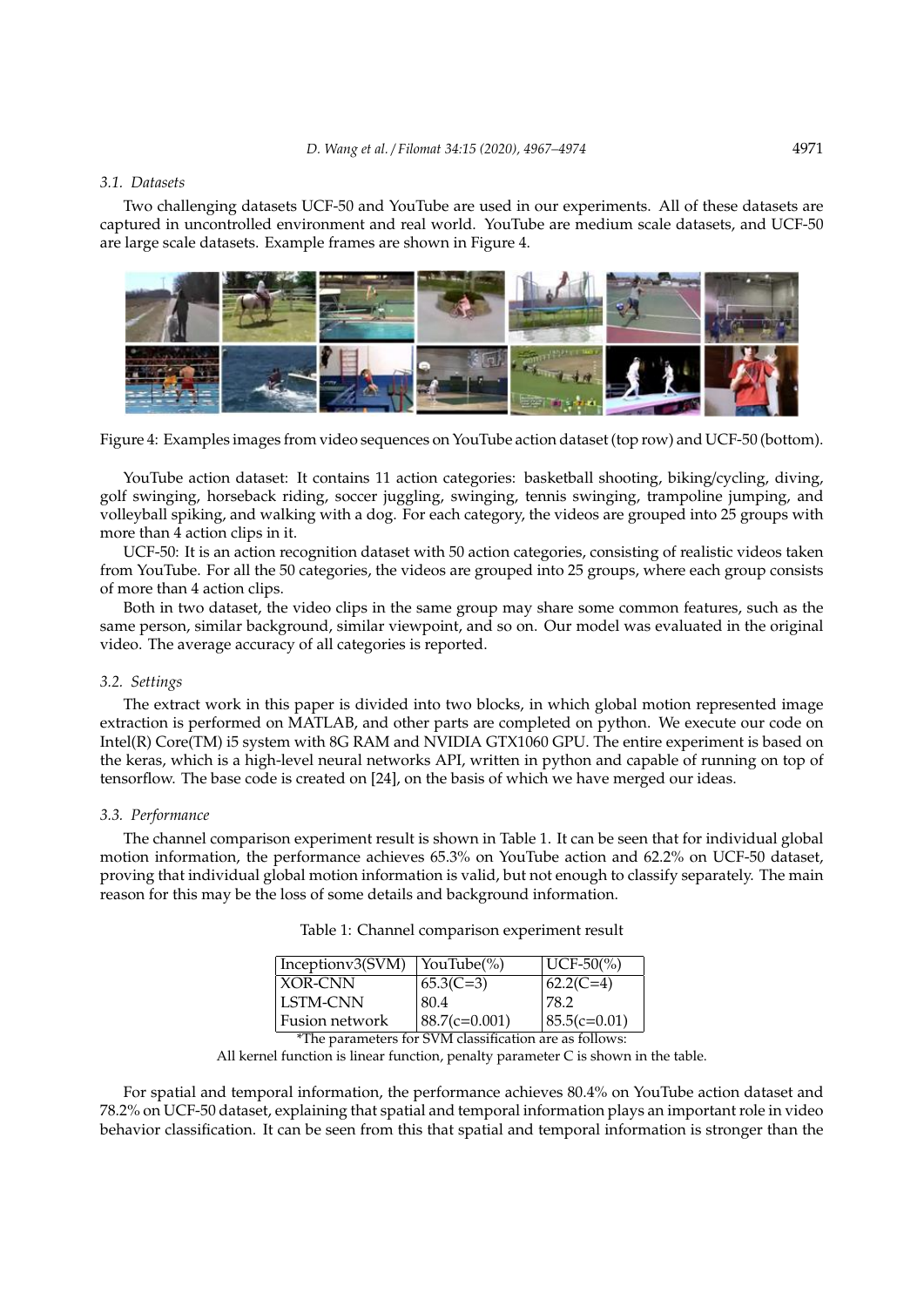| Algorithm $ $ Accuracy $\left(\% \right)$                 |       |
|-----------------------------------------------------------|-------|
|                                                           |       |
| Static + motion feature [20]                              | 71.20 |
| Hierarchical feature on ISA + BoF + Chi-square kernel[25] | 75.80 |
| Relative motion descriptor (RMD) + Modes [26]             | 81.70 |
| Dense trajectory + HOG + HOF + MBH + BoF [27]             | 84.10 |
| SIFT trajectory + HOG + HOF + MBH + BoF [27]              | 73.20 |
| KLT trajectory + HOG + HOF + MBH + BoF [27]               | 79.50 |

Dense cuboids +  $HOG$  +  $HOF$  +  $MBH$  +  $Bof$   $[27]$  81.40<br>Dense trajectory +  $Bof$   $[28]$  84.20

Dense trajectory + BoF  $[28]$ 

 $CNNs+LDS [17]$  86.16

**XOR**+**LSTM**+**CNN**+**SVM 88.70**

Table 2: Performance comparison of accuracy with other approaches on the YouTube dataset.

global motion information. When we combine two information together, the performance achieves 88.7% on YouTube action dataset and 85.5% on UCF-50 dataset. Compared to spatial and temporal information, fusion feature improves the performance by a large margin of 8.3% on the YouTube dataset and 7.3% on the UCF-50 dataset.

#### *3.4. Evaluation of Our Action Proposals*

To show the advantages of proposed approach for human action recognition, we conduct extensive comparison with other methods. The comparison results of YouTube Action are shown in Table 2 and results of UCF-50 dataset are shown in Table 3. By comparing the results, we find that the proposed method of using CNN to extract features performs better than most previous methods on YouTube and UCF-50 datasets, indicating that CNN can extract features effectively. In addition, the method in this paper is superior to [17], indicating that the integration of global motion information and temporal and spatial information can make the features more representative.

Table 3: Performance comparison of accuracy with other approaches on the UCF-50 dataset.

|                                               | Algorithm   $Accuracy$ %) |
|-----------------------------------------------|---------------------------|
| Motion interchange patterns [29]              | 72.68                     |
| Orientation-based descriptor+ Gabor STIP [30] | 72.90                     |
| $GIST3D + STIP$ [32]                          | 73.70                     |
| Motion feature [19]                           | 76.90                     |
| Lagrangian particle trajectories [31]         | 81.03                     |
| Relative motion descriptor (RMD) + Modes [26] | 81.80                     |
| SIFT trajectory + HOG + HOF + MBH + BoF [27]  | 71.80                     |
| KLT trajectory + HOG + HOF + MBH + BoF [27]   | 78.10                     |
| Dense cuboids + $HOG + HOF + MBH + BoF [27]$  | 80.20                     |
| Dense trajectory + HOG + HOF + MBH + BoF [27] | 84.50                     |
| CNNs+LDS [17]                                 | 82.76                     |
| XOR+LSTM+CNN+SVM                              | 85.50                     |

Furthermore, we print out the recognition scores of every category on the more complex UCF-50 datasets, as shown in figure 5. It can be seen from the results that high accuracy on Drumming, Fencing, Military Parade and Playing Guitar. The main reason may be that they have a large gap between the categories and the characteristics of the action categories are outstanding. But, it also get low accuracy on Golf Swing, Javelin Throw, High Jump and Nun chucks, proving that proposed method does not work well in some cases where the speed is high and the background is confusing.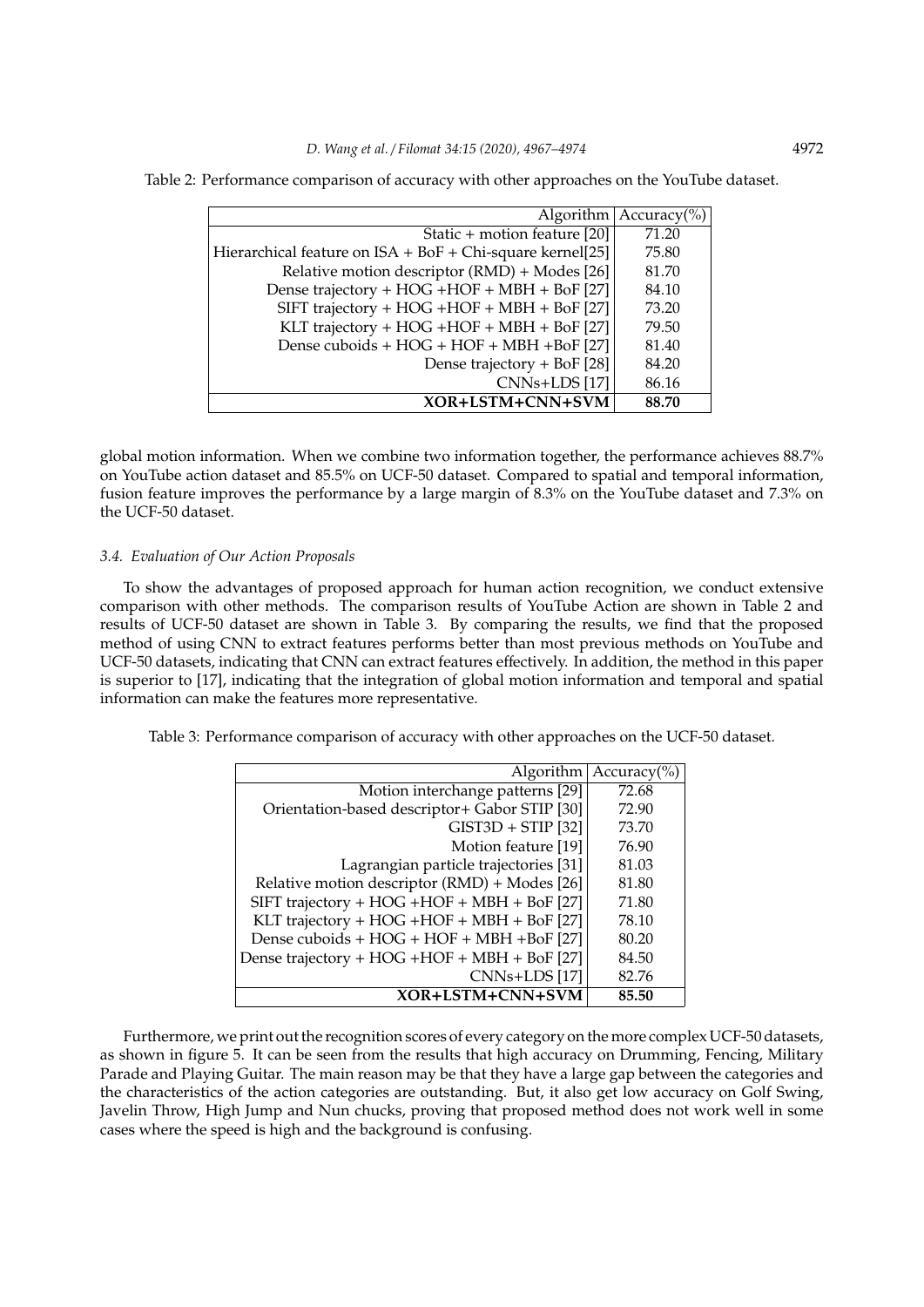

Figure 5: The recognition scores of every category on UCF-50 dataset.

# **4. Conclusion**

In this paper, a new representative descriptor has proposed for human action recognition on realistic datasets. The advantages of CNN and LSTM have been fused to extract temporal and spatial feature, as well as global motion information. Results on the YouTube and UCF-50 datasets have demonstrated that our approach is superior to most existing descriptors. Future work will be focused on the extraction of motion difference images and the feature fusion methods.

#### **5. Acknowledgments**

This work was supported by the National Natural Science Foundation of China (61773330, 61100140, and 61104210), the Natural Science Foundation of Hunan Province (2017JJ2253), and the Research Project of Department of Education of Hunan Province (17B259).

# **References**

- [1] Poppe R. A survey on vision-based human action recognition[J]. Image and vision computing, 2010, 28(6): 976-990.
- [2] Ji S, Xu W, Yang M, et al. 3D convolutional neural networks for human action recognition[J]. IEEE transactions on pattern analysis and machine intelligence, 2013, 35(1): 221-231.
- [3] Simonyan K, Zisserman A. Two-stream convolutional networks for action recognition in videos[C]//Advances in neural information processing systems. 2014: 568-576.
- [4] Dalal N, Triggs B. Histograms of oriented gradients for human detection[C]//Computer Vision and Pattern Recognition, 2005. CVPR 2005. IEEE Computer Society Conference on. IEEE, 2005, 1: 886-893.
- [5] Lowe D G. Object recognition from local scale-invariant features[C]//Computer vision, 1999. The proceedings of the seventh IEEE international conference on. Ieee, 1999, 2: 1150-1157.
- [6] Laptev I, Marszalek M, Schmid C, et al. Learning realistic human actions from movies[C]//Computer Vision and Pattern Recognition, 2008. CVPR 2008. IEEE Conference on. IEEE, 2008: 1-8.
- [7] Dalal N, Triggs B, Schmid C. Human detection using oriented histograms of flow and appearance[C]//European conference on computer vision. Springer, Berlin, Heidelberg, 2006: 428-441.
- [8] Knopp J, Prasad M, Willems G, et al. Hough transform and 3D SURF for robust three dimensional classification[C]//European Conference on Computer Vision. Springer, Berlin, Heidelberg, 2010: 589-602.
- [9] Klaser A, Marszalek M, Schmid C. A spatio-temporal descriptor based on 3d-gradients[C]//BMVC 2008-19th British Machine Vision Conference. British Machine Vision Association, 2008: 275: 1-10.
- [10] Krizhevsky A, Sutskever I, Hinton G E. Imagenet classification with deep convolutional neural networks[C]//Advances in neural information processing systems. 2012: 1097-1105.
- [11] Wu Z, Zhang Y, Yu F, et al. A gpu implementation of googlenet[J]. Tech. Rep., Technical report, 2014: 6.